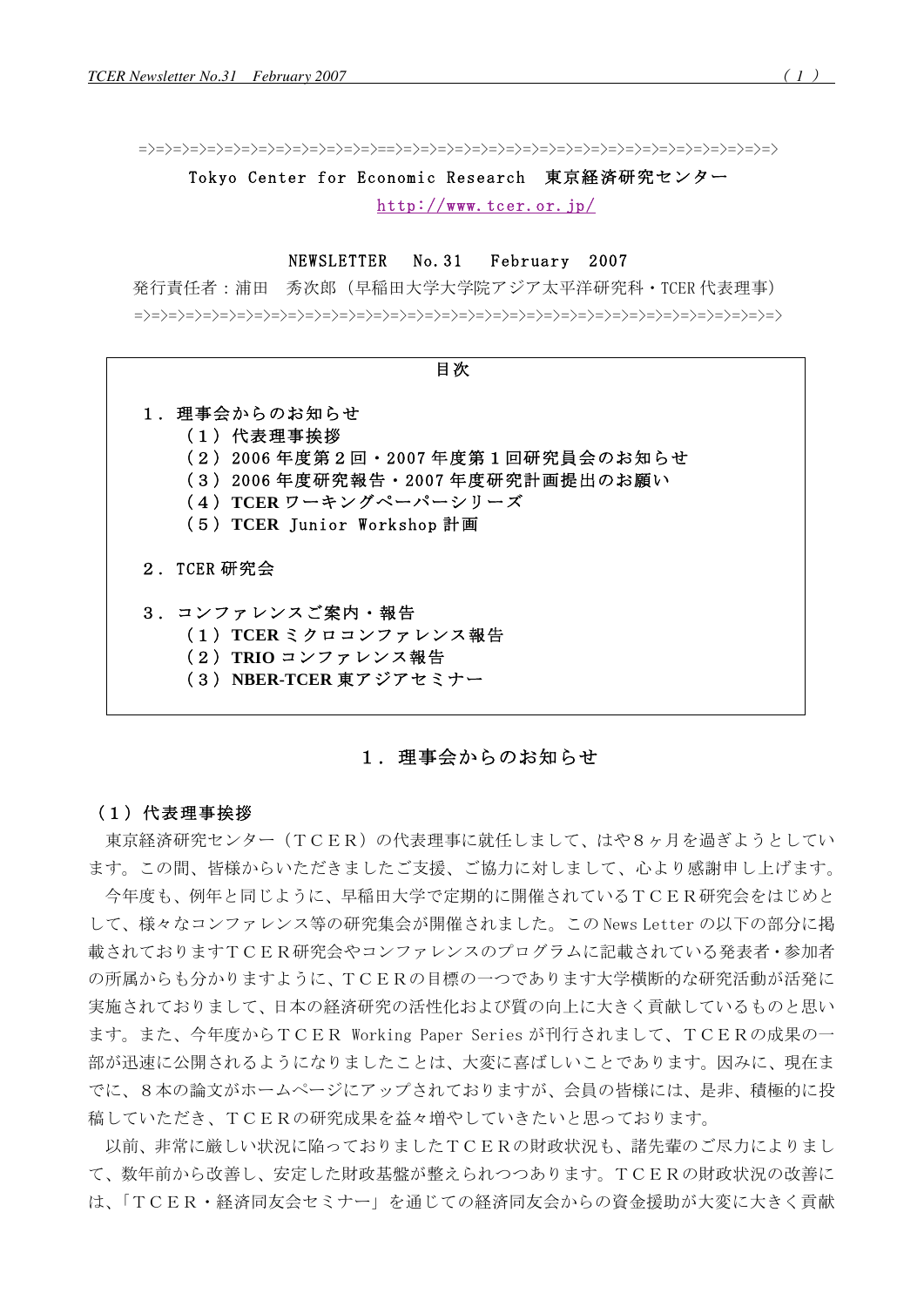しております。また、このセミナーは、多くの同友会メンバーの方々に参加していただきまして、 TCERに属する経済学者との経済政策に関する有意義な意見交換の場となっております。他方、 研究資金を有効に活用するために、様々な研究資金の獲得を追求すると共に、他機関との共同プロ ジェクトも積極的に進めております。例えば、早稲田大学で開催されておりますTCER研究会の 中には早稲田大学のCOEとの共催という形で行われる研究会もあります。

財政状況が安定化してきたことをご報告いたしましたが、そのような状況を背景に、今後は、T CER活動を、より一層活発化させていきたいと考えております。つきましては、会員皆様からT CERの新たな活動に関しまして積極的に具体的なご提案を頂ければ有難く思います。

### (2) 2006年度第2回・2007年度第1回研究員会のお知らせ

2006年度第2回の研究員会および、2007年度第1回の研究員会を以下のように開催いたします。そ れぞれの会議における案件は、研究員の過半数の出席(もしくは委任状)をもって初めて協議が可 能となります。会議不成立となりますと、今後の事業に多大な支障が生じます。ご欠席の場合、過 日郵送いたしました委任状に記名捺印の上、清野代表理事代理までご郵送下さい。

### 2006年度第2回研究員会

日時: 2007年2月22日 (木曜日) 午後6時より 場所:早稲田大学 西早稲田キャンパス 19号館7階713教室 議題: 2007年度事業計画案ならびに予算案の審議

### 2007年度第1回研究員会

日時: 2007年4月19日 (木曜日) 午後7時より 場所:早稲田大学 西早稲田キャンパス 19号館7階713教室 議題: 2006年度事業報告ならびに決算等の審議

### (3) 2006年度研究報告·2007年度研究計画提出のお願い

例年通り、研究員の皆様には3月下旬に2006年度研究報告、2007年度研究計画、および住所・所属 確認をお願いすることとなります。これはTCERの運営に欠かせないものです。ご提出をよろしくお 願いいたします。詳細は3月初旬にメールにてお知らせします。現在までにメールアドレスの変更 があった方は総務理事 グレーヴァ香子 takakofg@econ.keio.ac.jp までご連絡下さると助かります。

# (4) TCER ワーキングペーパーシリーズ

TCER ワーキングペーパーシリーズは、TCER も NBER のように、研究員のワーキングペーパーをシリ ーズ化して、日本における先端的な研究は、TCERのホームページに行けばよい、という体制をつく ろうとしたものです。他のワーキングペーパーシリーズと重複投稿も可能です。投稿規定はTCER のホームページ (http://tcer.or.jp/wp/sbm\_readme.php) にあります。いずれは SSRN (Social Science Research Network)に載せられるようにしたいものです。

現在掲載されている論文のリストは以下です。

## E-series

E-8. Kozo Kiyota, Shujiro Urata, "The Role of Multinational Firms in International Trade: The Case of Japan." February 2007.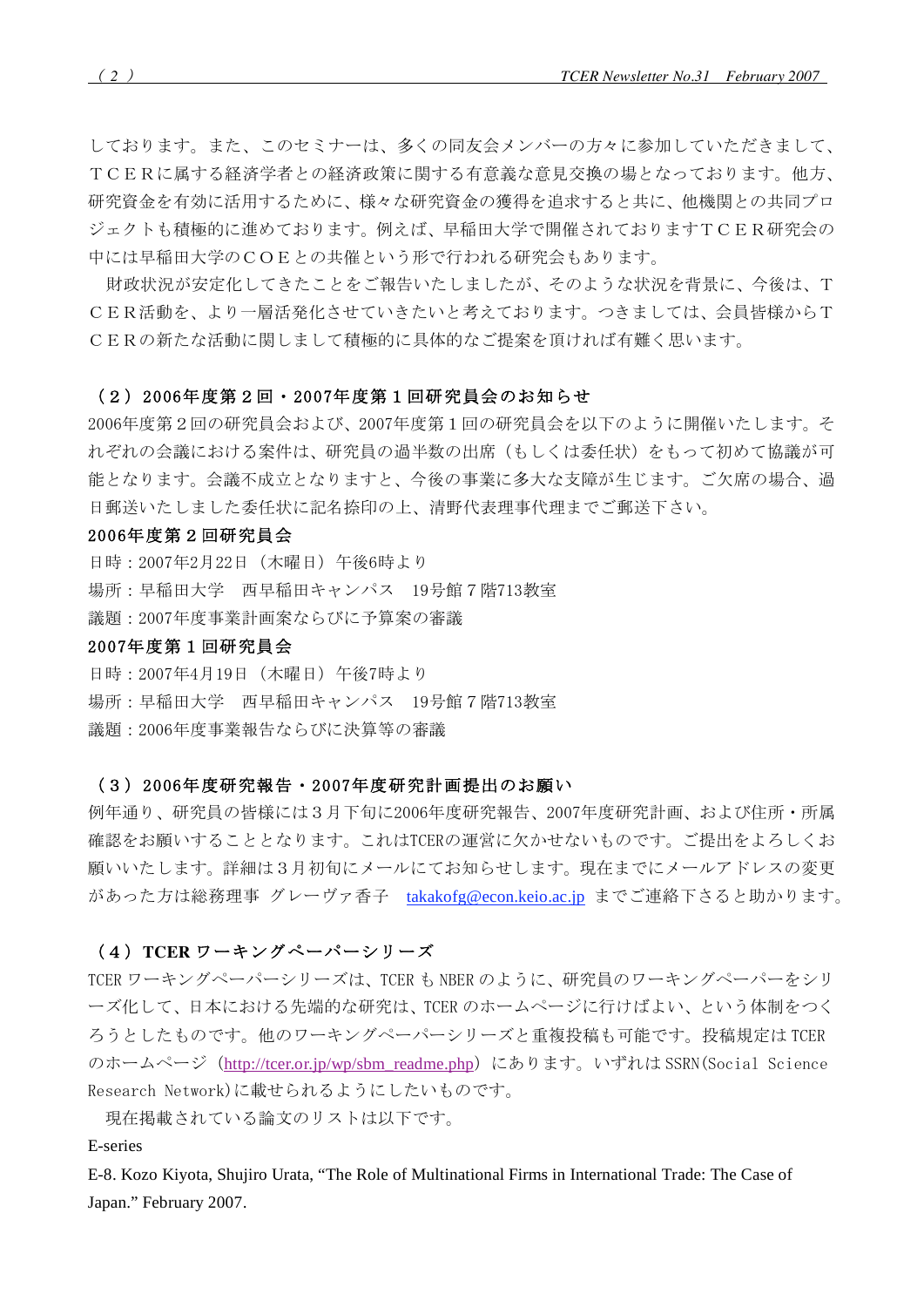E-7. Yasushi Iwamoto and Miki Kohara, Makoto Saito, "On the Consumption Insurance Effects of Long-term Care Insurance in Japan: Evidence from Micro Household Data." February 2007.

E-6. Takero Doi and Toshihiro Ihori, Kiyoshi Mitsui, "Sustainability, Debt Management, and Public Debt Policy in Japan." February 2007.

E-5. Tadashi Fukui, Yasushi Iwamoto, "Policy Options for Financing the Future Health and Long-term Care Costs in Japan." February 2007.

E-4. Shin-ichi Fukuda, Masanori Ono, "On the Determinants of Exporters' Currency Pricing: History vs. Expectations." February 2007.

E-3. Etsuro Shioji, "Invoicing Currency and the Optimal Basket Peg for East Asia: Analysis Using a New Open Economy Macroeconomic Model." February 2007.

E-2. Eiji Ogawa, Junko Shimizu, "Stabilization of effective exchange rates under common currency basket systems." February 2007.

E-1. Takatoshi Ito, Yuko Hashimoto, "Intra-day Seasonality in Activities of the Foreign Exchange Markets: Evidence from the Electronic Broking System." February 2007.

日本語論文のJ-Seriesには現在掲載論文はまだありません。研究員の皆様は奮ってご投稿下さい。

# (5) TCER Junior Workshop 計画

TCER 設立当初は、どの大学でも定期的なワークショップが開かれることもなかったために、TCER 研究会は研究員だけでなく院生を含めた若手研究者にとっては経済学研究のフロンティアについ ての活発な議論の場を提供するだけでなく、研究機関を超えた研究ネットワークの構築・拡大に大 きく貢献してきました。しかし、近年では定期的研究会が開かれる大学も増えたために院生たちが TCER ワークショップに参加するインセンティブも弱まり、TCER の研究ネットワークの若手研究者 間での拡大が危ぶまれる時期を迎えつつあります。TCER Junior Workshop はこうした問題への対応 策として、研究機関を超えて院生たちが学術上の議論を通して、将来に向けた知的絆を築き上げる ことを支援することを目的とします。

開催形式:

・主要大学大学院に在籍する院生による研究報告会。

- ・夏 (7ー9月頃) と冬 (12ー3月頃) の年2回開催。
- Junior Microeconomics Workshop と Junior Macroeconomics Workshop。
- ・開催期間はそれぞれ1日。
- ワークショップ終了後に懇親会開催。

2007年度開催校として、夏期は早稲田大学が候補に挙がっています。詳しくは2006年度第2回研 究員会でご相談いたします。ご意見等ありましたら、理事までお知らせ下さっても結構です。

### TCER 研究会  $2.$

2006年度の TCER 研究会は早稲田大学で開催されました。8ー2月までの研究会を掲載いたします。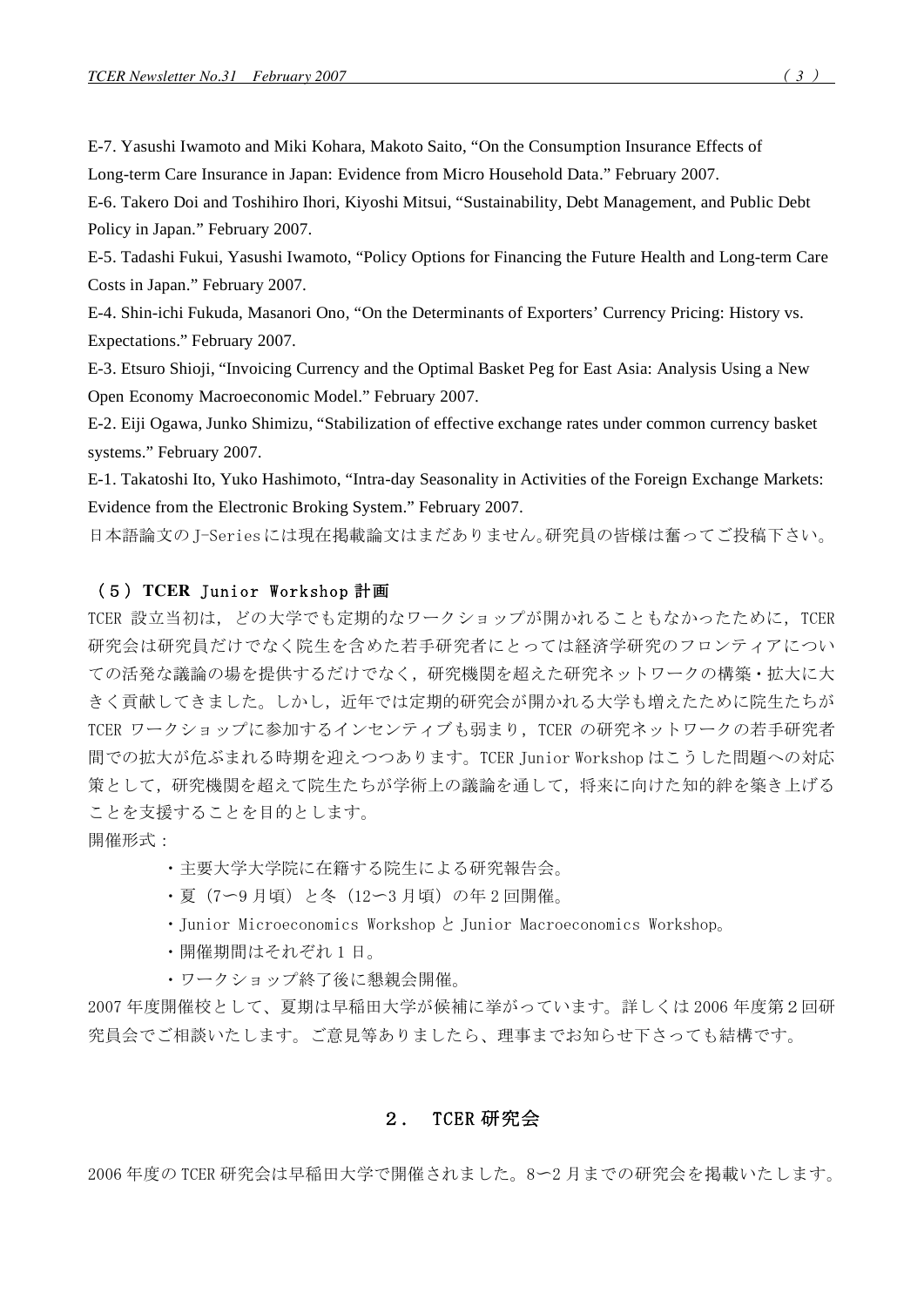日時: 2006年11月9日 (木) 午後 4:20~5:50 報告者:阿部 修人氏 (一橋大学) 題名:「家計所得過程の共分散構造分析」 場所:早稲田大学現政研会議室

日時: 2006年11月16日 (木) 午後 4:20~5:50 報告者:関口 格氏 (京都大学) 題名: "Pricing of Network Goods and Dynamic Coordination by Consumers" 場所:早稲田大学1号館401

日時: 2006年11月30日 (木) 午後 4:20~5:50  **報告者: 安部 由紀子氏 (北海道大学)** 題名: "The Effects of the 1.03 Million Yen Ceiling in a Dynamic Labor Supply Model." 場所:早稲田大学1号館401

日時: 2007年1月11日 (木) 午後 4:20~5:50 報告者: Youngsub Chun氏 (Seoul National University) 顥名:"Population Sustainability of Social and Economic Networks." 場所: 早稲田大学1号館 401

日時: 2007年1月17日 (水) 午後 4:20~5:50 報告者:松村 敏弘氏 (東京大学) 顥名: "How Many Firms Should be Leaders?: Beneficial Concentration Revisited." 場所:早稲田大学1号館401

日時: 2007年2月15日 (木) 午後 4:20~5:50 報告者:柳川 範之氏 (東京大学) 題名: "Effectiveness of Conservative Experts." 場所:早稲田大学1号館401

# 3. コンファレンスご案内・報告

### (1) TCER ミクロコンファレンス報告

今年度 TCER ミクロコンファレンスは第12 回ディセントラライゼーション(DC) コンファレンスおよ び大阪府立大学経済学会と共同開催の形で、2006年10月20日に大阪府立大学中百舌鳥キャンパス にて行われました。

例年同様、コンファレンスは、招待講演と投稿論文から構成されました。

投稿論文では、ミクロ経済学の理論的アプローチに関する論文を中心に応用分野の論文も集まり、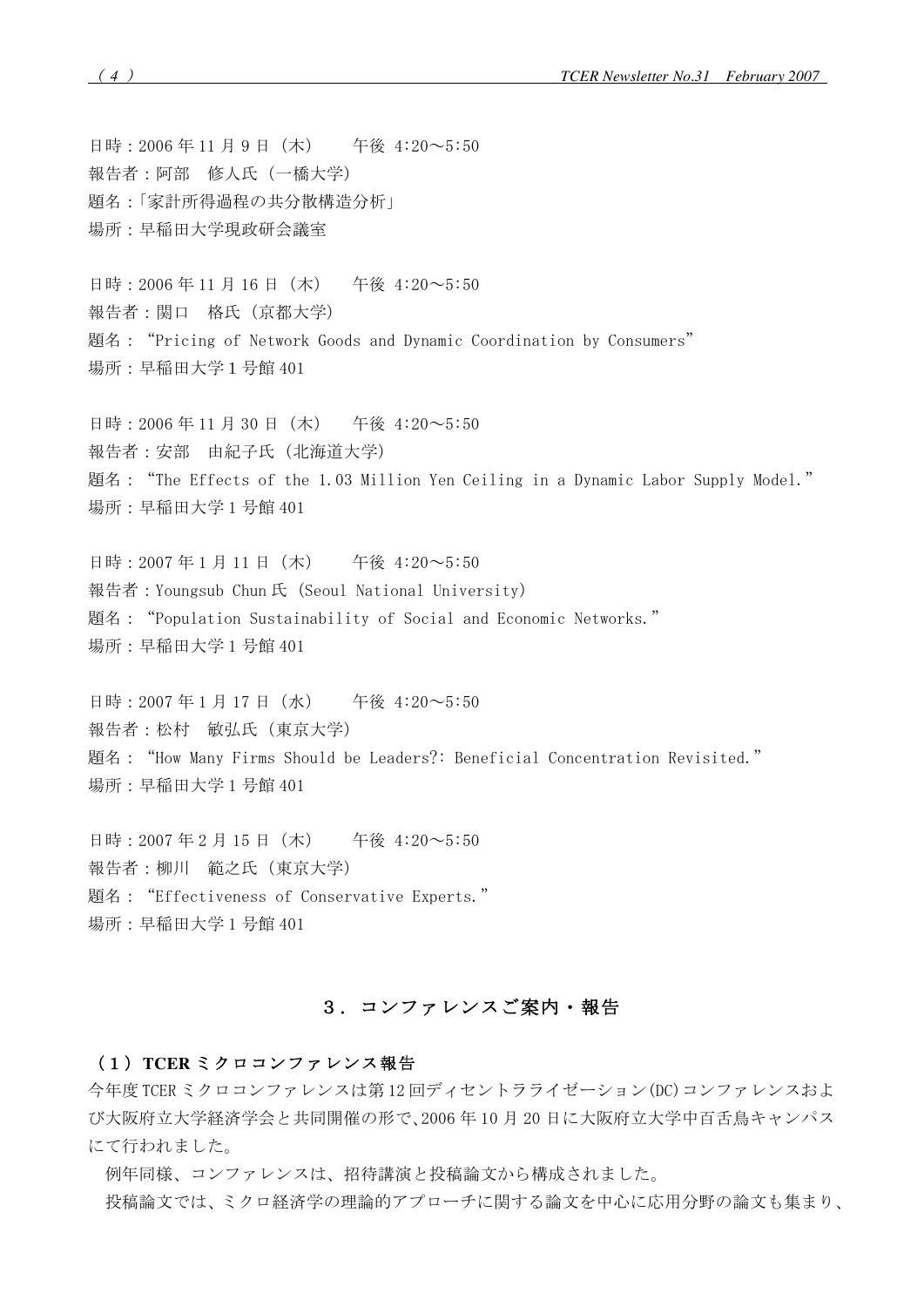午前10時20分から11時50分までと午後1時20から3時35分まで、それぞれ2つの並行するセ ッションにて計9本の論文が報告されました。

また、3時50分から4時50分まで石黒真吾教授(大阪大学)、5時00分から6時00分まで青柳 真樹教授(大阪大学)に、それぞれ招待講演を行っていただきました。

総参加者数は約30名で、各セッションで活発な意見が出され、大変充実した有意義なコンファ レンスとなりました。

プログラム委員およびプログラムの詳細は以下の通りです。

### プログラム委員

グレーヴァ香子(慶應義塾大学)、廣川みどり(法政大学)、梶井厚志(京都大学)、関口格(京都 大学 )、中山雄司(大阪府立大学)、小林創(大阪府立大学)、佐橋義直(大阪府立大学)、七條達 弘(大阪府立大学)

# プログラム

Morning Session A  $10:20 \sim 11:50$  (会場A) チェア: 七條達弘 (大阪府立大学)

大東一郎 (Ichiroh Daitoh) 東北大学

Productive Consumption and Population Dynamics in an Endogenous Growth Model: Why Are Population Growth Rates Declining in Poor Countries

七條達弘 (Tasuhiro Shichijo) 大阪府立大学

An Indirect Evolutionary Approach with unobservable preference to explaining fair allocation

Morning Session B  $10:20 \sim 11:50$  (会場B) チェア: 小林創(大阪府立大学)

尾川 僚 (Ryo Ogawa) 東京大、日本学術振興会特別研究員 (joint with Minoru Kitahara) Efficiency versus Economy of Time in Multi-Unit Descending Auction: The Role of "Mari" at Flower Markets in Japan 渡邊直樹 (Naoki Watanabe) 筑波大学システム情報工学研究科

Planned Obsolescence by Duopolists: Consumers' Tolerance and its Welfare Implications

Afternoon Session A  $13:20 \sim 15:35$  (会場A) チェア: 梶井厚志(京都大学)

木下富夫 (Tomio Kinoshita) 武蔵大学経済学部 「期待効用仮説に基づく裁判モデル」 新井泰弘 (Yasuhiro Arai) 一橋大学経済学研究科 Non-governmental Copyright Protection in a Music Market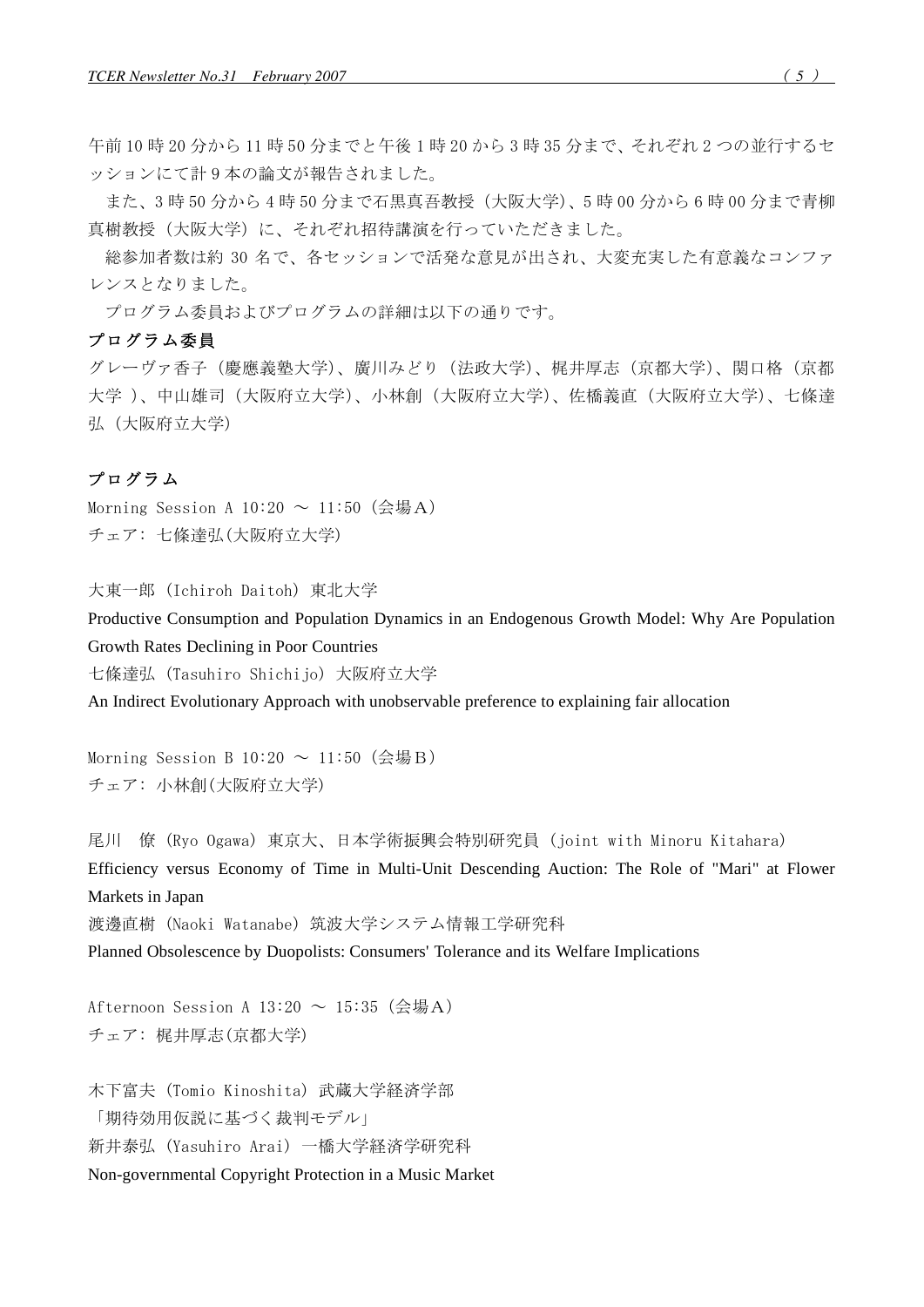Afternoon Session B 13:20 ~ 15:35 (会場B) チェア: 関口格(京都大学)

尾山 大輔 (Daisuke Ovama) 一橋大学経済学研究科 Robust Equilibria under Non-Common Priors (joint with Olivier Tercieux) 岩田幸訓 (Yukinori Iwata) 一橋大学大学院経済学研究 Consequences, opportunities, and Arrovian theorems with consequentialist domains 吉原直毅 (Naoki Yoshihara) 一橋大学経済研究所 Axiomatic Bargaining Theory over Opportunity Assignments

招待講演 I 15:50 - 16:50 (会場 B) チェア: 宇井貴志 (構浜国立大学) 石黒真吾(大阪大学) **Organizational Dynamics** 

招待講演 Ⅱ 17:00 - 18:00 (会場 B) チェア: 宇井貴志 (横浜国立大学) 青柳真樹 (大阪大学)

Optimal Sales Schemes against Interdependent Buyers

# (2) TRIO コンファレンス報告

本年度のTRI0(12月15日-16日,一橋大学佐野書院で開催)は企業組織の諸問題を取り上げました. 1990年代以降の企業組織の経済学の急速な発展においては、自動車産業における取引関係、リレー ショナル・ファイナンス、技能蓄積を重視する人材マネジメントなど、日本企業の慣行の研究が大 きな影響を与えました. さらにその後, 日本・米国・欧州でそれぞれ大きな企業再編の波があり, それらの研究成果が蓄積されることによって、単なる市場と企業という二分法を超えて、多様な組 織・取引形態が観察され今に至っています.新たな理論的枠組みと厳密な実証成果の発展と,それ らの相互補完的なインタラクションがいっそう必要になってきているといえます. 本コンファレン スでは以上の問題意識にたって、米国·欧州·日本から8本の論文が提出され、理論·実証の両面 から討議を行いました. 参加者は、George Baker, Steve Tadelis, Paul Oyer ら、いずれもこの分 野のトップクラスの研究者であり、大変意義深い議論が展開されました.

報告論文は、通常のレフェリー・プロセスを経て、Journal of the Japanese and International Economiesの2008年12月号(特集号)に掲載される予定です.

オーガナイザー: George Baker, 星岳雄, 伊藤秀史, 長岡貞男

プログラム FRIDAY, DECEMBER 15: 9:30 AM Welcome, Organizers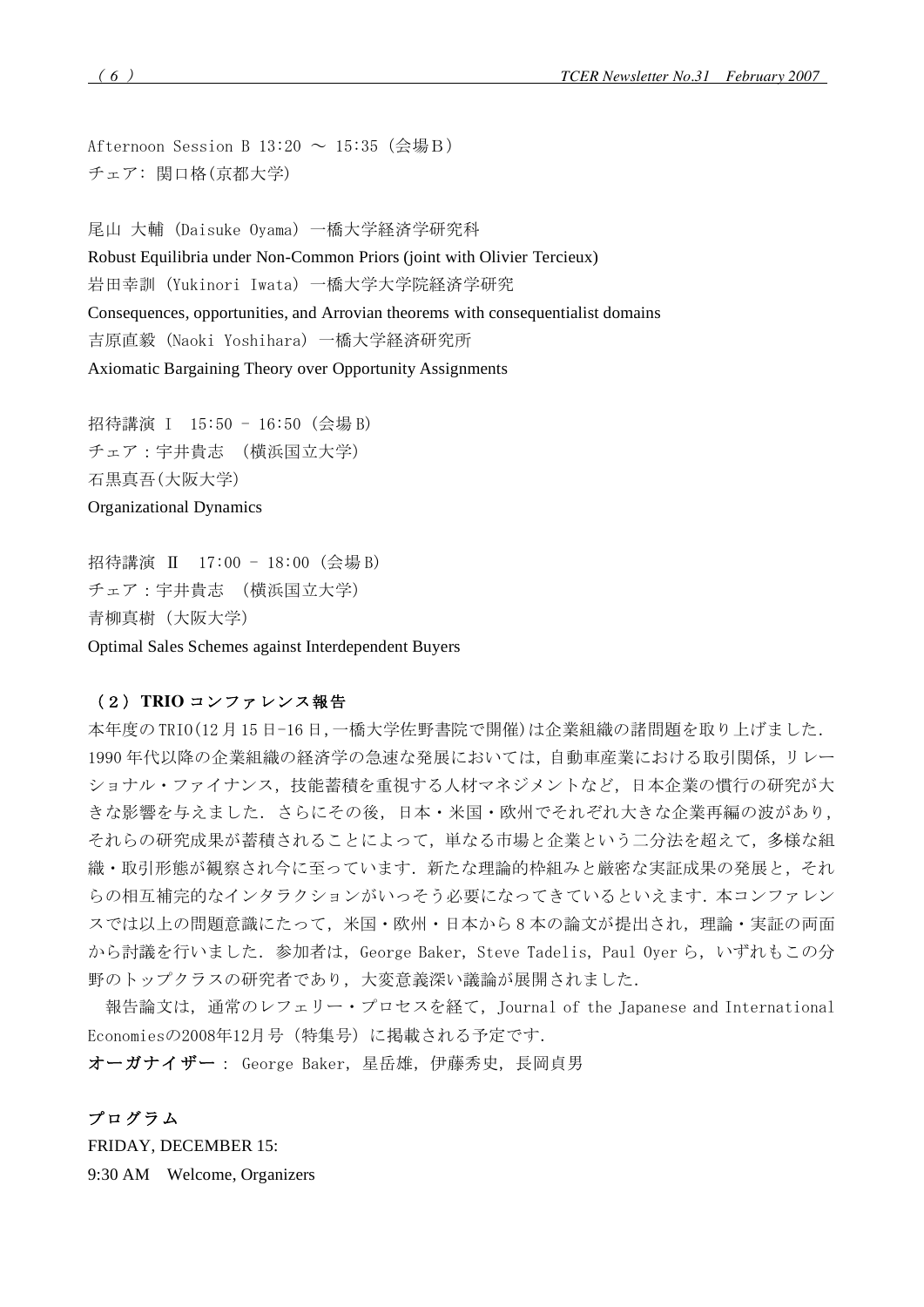Chair: HIROYUKI ODAGIRI, Hitotsubashi University and TCER 9:40 AM GEORGE BAKER, Harvard University and NBER ROBERT GIBBONS, Massachusetts Institute of Technology KEVIN J. MURPHY, University of Southern California "Strategic Alliances: Bridges Between Islands of Conscious Power" **Discussants** HIDESHI ITOH, Hitotsubashi University and TCER HODAKA MORITA, University of New South Wales 11:00 AM OLA KVALOY, University of Stavanger TROND E. OLSEN, Norwegian School of Economics and Business Administration "Peer-dependent Incentives and Ownership Rights" **Discussants** HANAZONO, MAKOTO, Nagoya University PAUL OYER, Stanford University and NBER Chair: GEORGE BAKER, Harvard University and NBER 1:00 PM HIDESHI ITOH, Hitotsubashi University and TCER TATSUYA KIKUTANI, Kyoto University OSAMU HAYASHIDA, Osaka Keizai University "Complementarities among Authority, Responsibility, and Monitoring: Evidence from Japanese Business Groups" Discussants WAKO WATANABE, Tohoku University STEVEN TADELIS, University of California, Berkeley and NBER 2:00 PM STEVEN TADELIS, University of California, Berkeley and NBER JONATHAN LEVIN, Stanford University "A Costly Contracting Approach to the Organization of Production" **Discussants** SADAO NAGAOKA, Hitotsubashi University and TCER OLA KVALOY, University of Stavanger Chair: HIDESHI ITOH, Hitotsubashi University and TCER 3:30 PM AKIRA TAKEISHI, Hitotsubashi University

YOSHIHISA NORO, Mitsubishi Research Institute, Inc.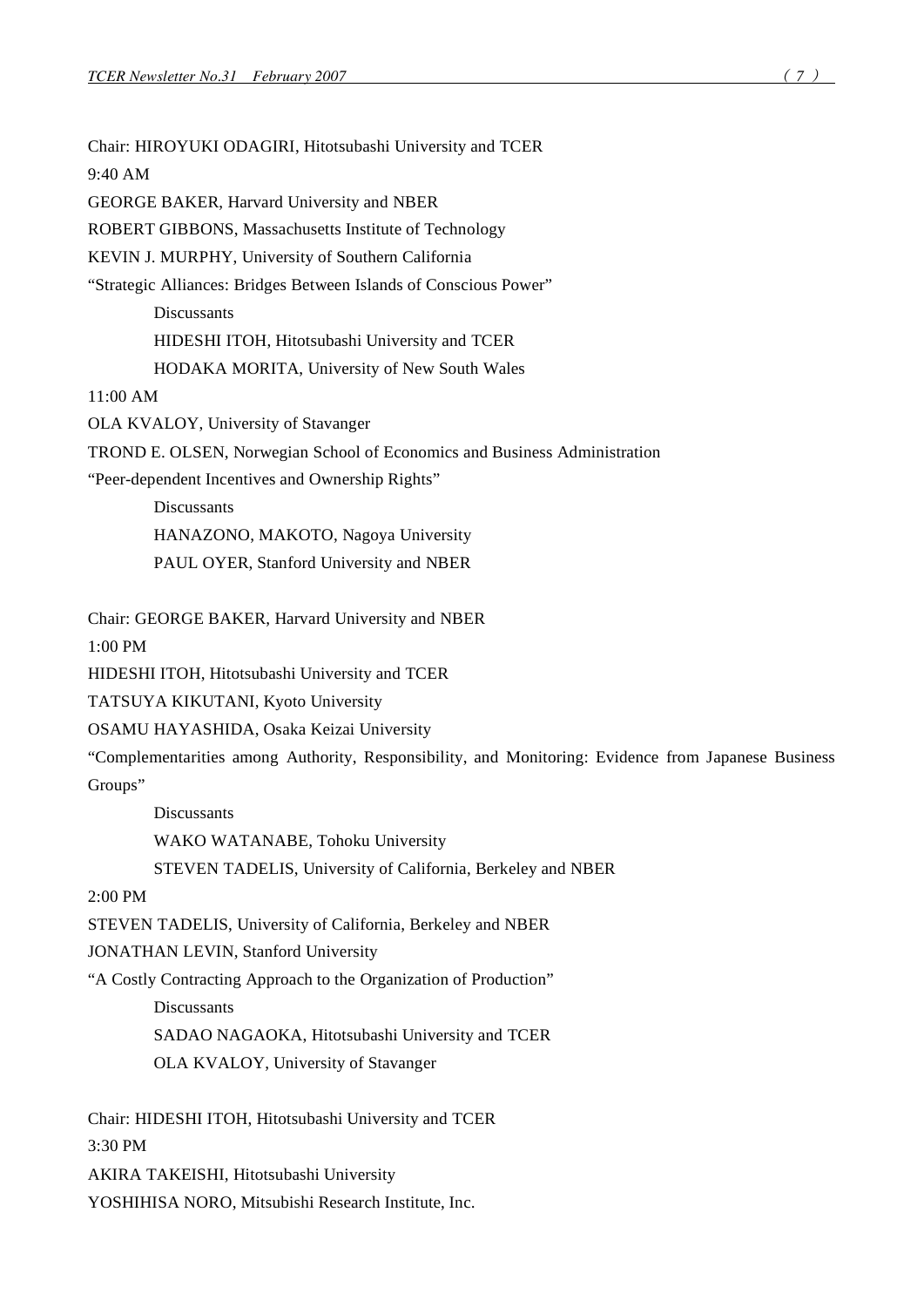# SADAO NAGAOKA, Hitotsubashi University and TCER

"Determinants of Firm Boundaries: Empirical Analysis of the Japanese Auto Industry from 1984 to 2002"

**Discussants** 

TATSUYA KIKUTANI, Kyoto University

GEORGE BAKER, Harvard University and NBER

4:30 PM

HIROFUMI UCHIDA, Wakayama University

GREGORY F. UDELL, Indiana University

WAKO WATANABE, Tohoku University

"Bank Size and Lending Relationships in Japan"

Discussants

TAKEO HOSHI, University of California, San Diego, NBER and TCER AYAKO YASUDA, The Wharton School, University of Pennsylvania

### SATURDAY, DECEMBER 16:

Chair: TAKEO HOSHI, University of California, San Diego, NBER and TCER

9:30 AM

PAUL OYER, Stanford University and NBER

"Ability and Employer Learning: Evidence from the Economist Labor Market"

**Discussants** 

HIDEO OWAN, Aoyama Gakuin University

DAIJI KAWAGUCHI, Hitotsubashi University and TCER

10:45 AM

HODAKA MORITA, University of New South Wales

ARGHYA GHOSH, University of New South Wales

"An Economic Analysis of Platform Sharing"

**Discussants** 

REIKO AOKI, Hitotsubashi University and TCER

HANS GOTTINGER, University of Maastricht and Hitotsubashi University

2007 年度の TCER、NBER,CEPR の共催による TRIO コンファレンスは、2 0 周年記念コンファレンス として、日本で9月4日、5日 (半日) に開催されます。テーマは、Financial Globalization で す。NBER の Feldstein 所長、CEPR の初代所長、Portes 教授が参加される予定です。

# (3) NBER-TCER 東アジアセミナー

(3.1) 東アジアセミナーの概要と歴史

TCER では、NBERと共催で、毎年、East Asian Seminar on Economics (EASE)という国際会議を開催し ております。開催地、テーマは毎年変わります。さらに、NBER に加えて、東アジアの国の研究所が共催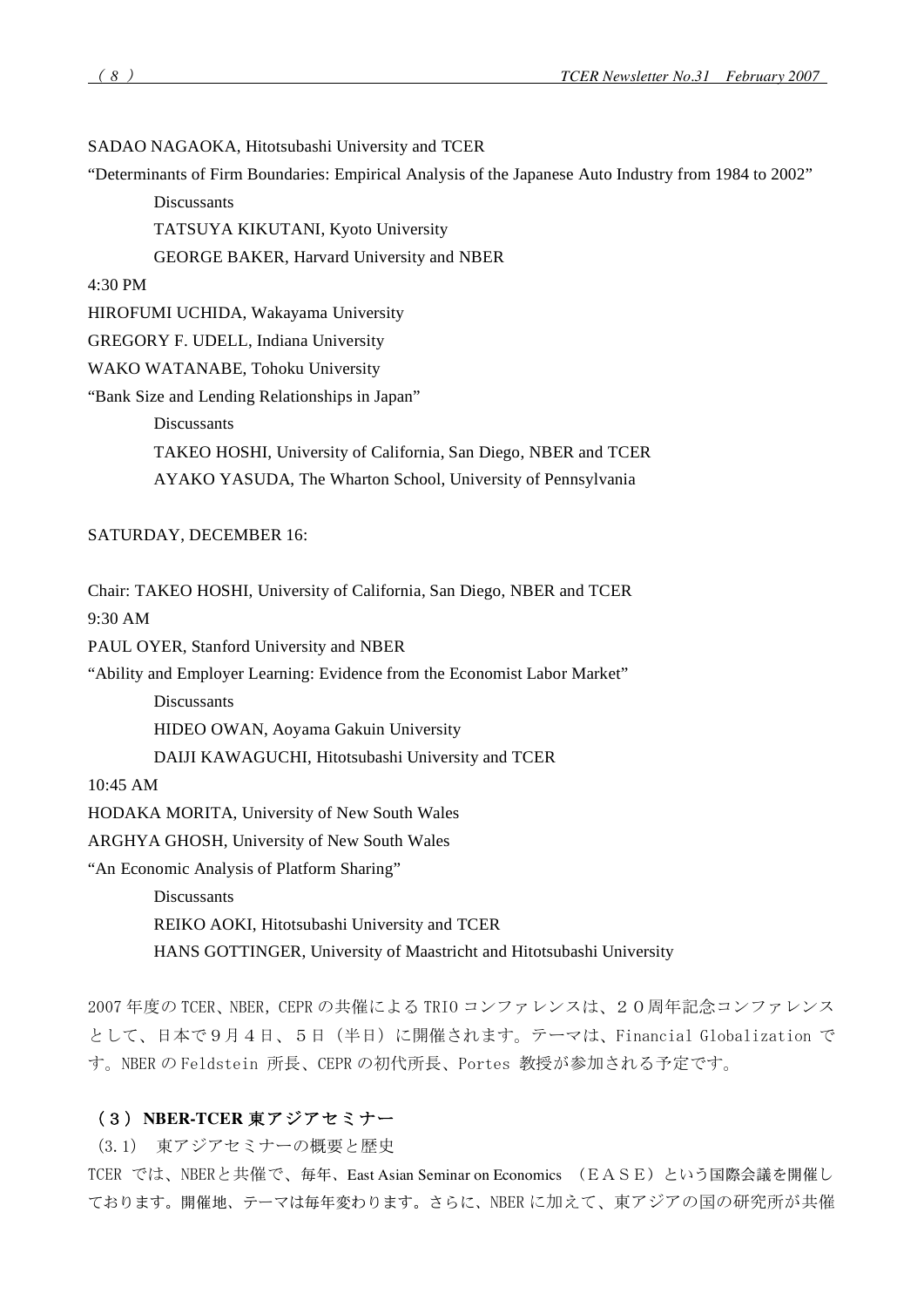のグループに加わっています。過去の開催のテーマ、開催国、出版の記録については、次のホーム ページを参照ください。<u>http://www.e.u-tokyo.ac.jp/~tito/j\_ease.htm</u>

(3.2) 2006年度報告

第17回、NBER-TCER東アジアセミナーは2006年6月22-24日、ハワイのコナ市のホテルで、

International Financial Issues Around the Pacific-Rim をテーマに開催されました。TCERから は、つぎの方々に参加していただきましたが、派遣費用や夕食会の開催については、東京大学金融 教育研究センターからの支援もいただきました。ここに記して感謝いたします。

TCERからの参加者と論文のタイトルは次の通りです。

Shin-ichi Fukuda and Yoshifumi Kon,

"International Currency and the US Current Account Deficits"

Eiji Ogawa, Hitotsubashi University and Kentaro Kawasaki, Toyo University

"Adopting a Common Currency Basket Arrangement into the 'ASEAN plus Three'"

Takatoshi Ito, University of Tokyo and NBER and Yuko Hashimoto, Toyo University,

"Price Impacts of Deals and Predictability of the Exchange Rate Movement"

Kyoji Fukao (Hitotsubashi University), Miho Takizawa (Hitotsubashi University), Keiko Ito (Senshu University), and Hyeog Ug Kwon (Nihon University)

"Cross-Border Acquisitions and Target Firms' Performance: Evidence from Japanese Firm-Level Data"

上記の論文も含め、第17回EASEでの発表論文すべてが、conference volume に向けて編集作業 中です。出版までの間、次のHPに掲載されています。

http://www.nber.org/ $\text{confer}/2006/\text{case06}/\text{case06}$ prg.html

また、このHPでは、出版に向けて改訂中の論文へのリンクも張られています。

(3.3) 2007年度計画

2007年はシンガポール、Singapore Management Universityにおいて、Financial Sector Development in the Pacific Rim をテーマに、EASE 第18回が、6月22日-24日の日程で、開催されます。 TCER は今年もこれまでと同様、4名程度派遣する予定です。

(3.4) 著者公募

シンガポール・コンファレンスは、基本的に著者を担当者が招待する形で選定してきましたが、若 干名を公募いたします。Financial Sector Development in the Pacific Rim のテーマに合うもの であれば受け付けますが、たとえば次のようなトピックが考えられます。

(1) Econometric Analysis of Effects of bank consolidation (and forming a financial conglomerates) on bank efficiency; (2) Impacts of new financial products on efficiency of money and capital markets and on financial institutions: CDS market, Asset securitization, consumer credit; (3) Supervision and Regulatory issues--Basle II, Hedge Fund regulation, Financial Conglomerates and regulatory issues; (4) Financial Innovation, securitization; credit derivatives; (5) Competition of financial centers in Pacific Asia (Hong Kong vs Singapore, vs Tokyo, vs Shanghai and Mumbai?); Competition, Affiliation, Merger of Stock